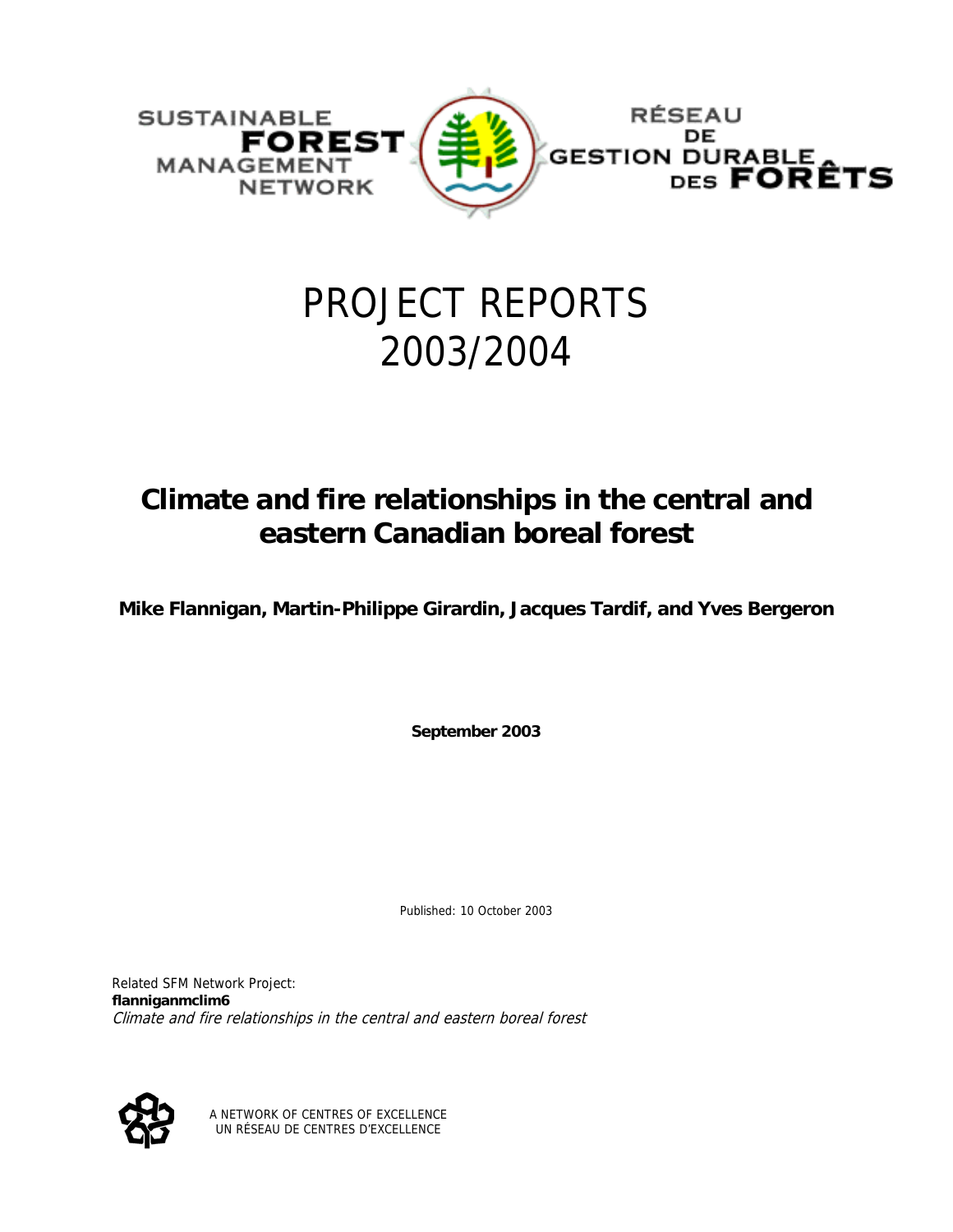# **Networks Centres of Excellence – Sustainable Forest Management Project Report**

*Climate and Fire Relationships in the Central and Eastern Canadian Boreal Forest*

#### **Mike Flannigan2,3 , Martin-Philippe Girardin1,3,4, Jacques Tardif1,3 , Yves Bergeron<sup>3</sup>**

- 1. Centre for Forest Interdisciplinary Research (C-FIR), University of Winnipeg, 515 Avenue Portage, Winnipeg, Manitoba, R3B 2E9, Canada.
- 2. Canadian Forest Service, 1219 Queen St East, Sault Ste Marie, ON P6A 2E5, Canada.
- 3. Groupe de recherche en écologie forestière inter-universitaire (GREFI), Université du Québec à Montréal, C.P. 8888, Succ. Centre-Ville, Montréal, Québec, H3C 3P8, Canada.
- 4. Department of Botany, University of Manitoba, 505 Buller Building, Winnipeg, Manitoba, R3T 2N2, Canada.

Corresponding Author Mike Flannigan Canadian Forest Service Great Lakes Forestry Centre 1219 Queen St. East Sault Ste Marie Ontario P6A 2E5 Ph: 705 541-5541 fax 705 541-5701 Email mike.flannigan@nrcan.gc.ca

Keywords: forest fires, climate, climate change, drought, atmospheric circulation

September 2003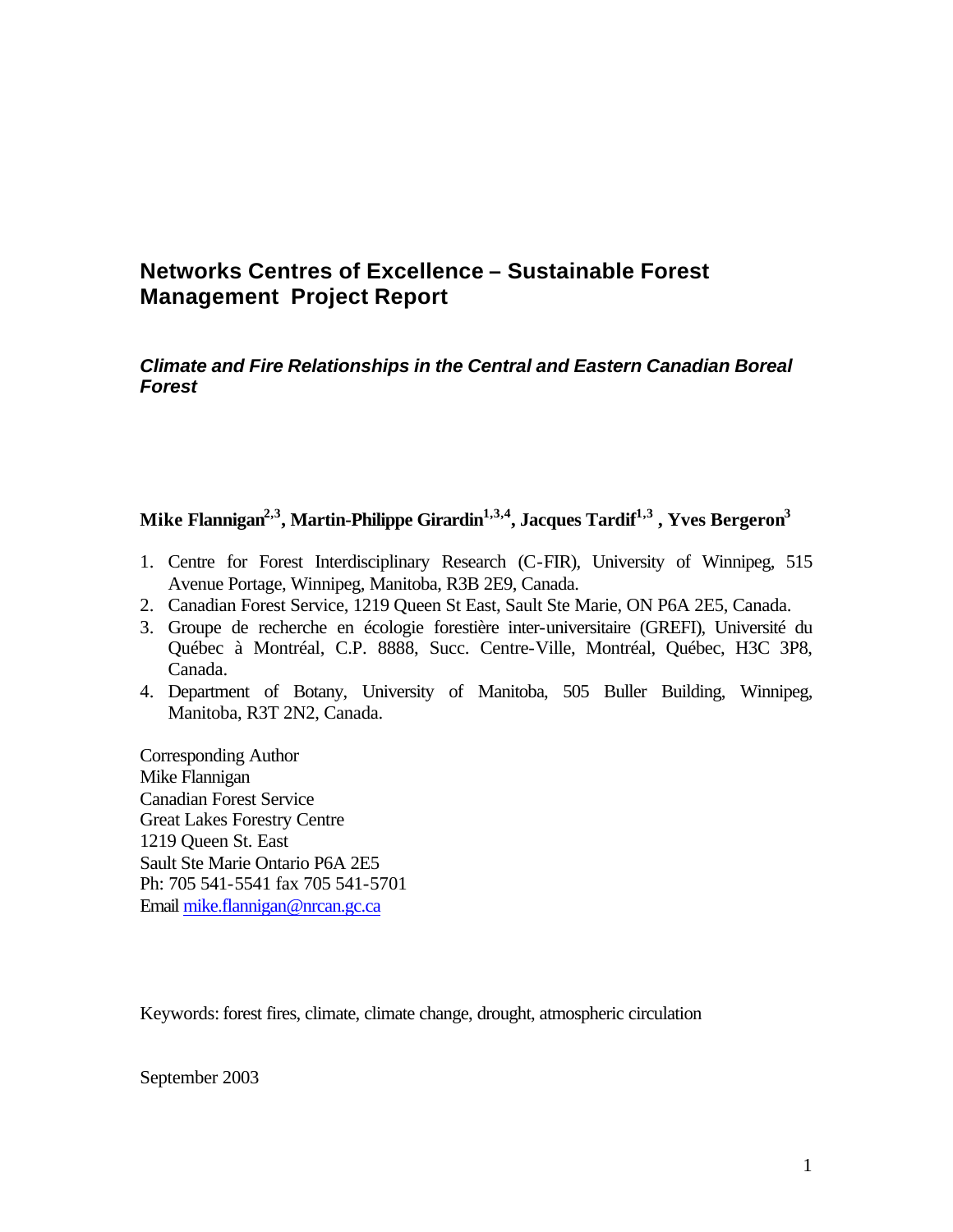## **EXECUTIVE SUMMARY**

#### *Research Questions and Objectives*

Disturbance by forest fire is responsible for the spatial and temporal variations in the forest mosaic of the boreal forest. It has been an integral ecological process since the arrival of vegetation on the landscape. Its drivers, mainly weather and climate (Flannigan and Harrington 1988, Johnson 1992, Swetnam 1993), are crucial to its occurrence and growth. Climate and weather are also important in terms of ignition agents.

Lightning is the key ignition agent for naturally caused forest fires. Lightning is the result of an electrical discharge from a thunderstorm, which itself is a result of the appropriate meteorological conditions, namely, atmospheric instability, moisture and a lifting agent. The weather prior to ignition is also important in determining the fuel moisture that, in turn, will determine if ignition will occur and if the fire will grow. These weather conditions that influence fuel moisture include temperature, precipitation, wind speed and atmospheric moisture (vapor pressure deficient).

Any forest practice that attempts to emulate natural disturbance must take into account the role of climate on natural disturbance and in this case, forest fires. The relationship between climate and fire is dynamic and will continue to change as the climate changes. Additionally, the impact of future warming on the fire regime could be significant (Flannigan et al. 1998, Stocks et al. 1998) and any insights gained from looking at the historically relationships between climate and fire could assist in the development of adaptation plans for climate change. This report describes the progress thus far in terms of characterizing the climate and fire regime and the relationship between climate and fire for the central and eastern boreal forest in Canada over the last 300 years.

#### *Progress*

Significant progress has been made in this project on two fronts. First, trends and periodicities in summer drought severity were addressed using data from the instrumental meteorological record (1913-1998) for a transect from central Quebec to western Manitoba (Girardin et al. *in press*). The drought conditions were represented by the Drought Code (DC) of the Canadian Forest Fire Weather Index System (Van Wagner 1987). The relationship and coherency between the DC and ocean-atmospheric circulation patterns were also examined. Second, a 380-year paleoclimatic reconstruction of the DC using numerous tree ring chronologies from eastern Canada enabled us to link climate change with changes in atmospheric circulation (Girardin et al. *submitted*).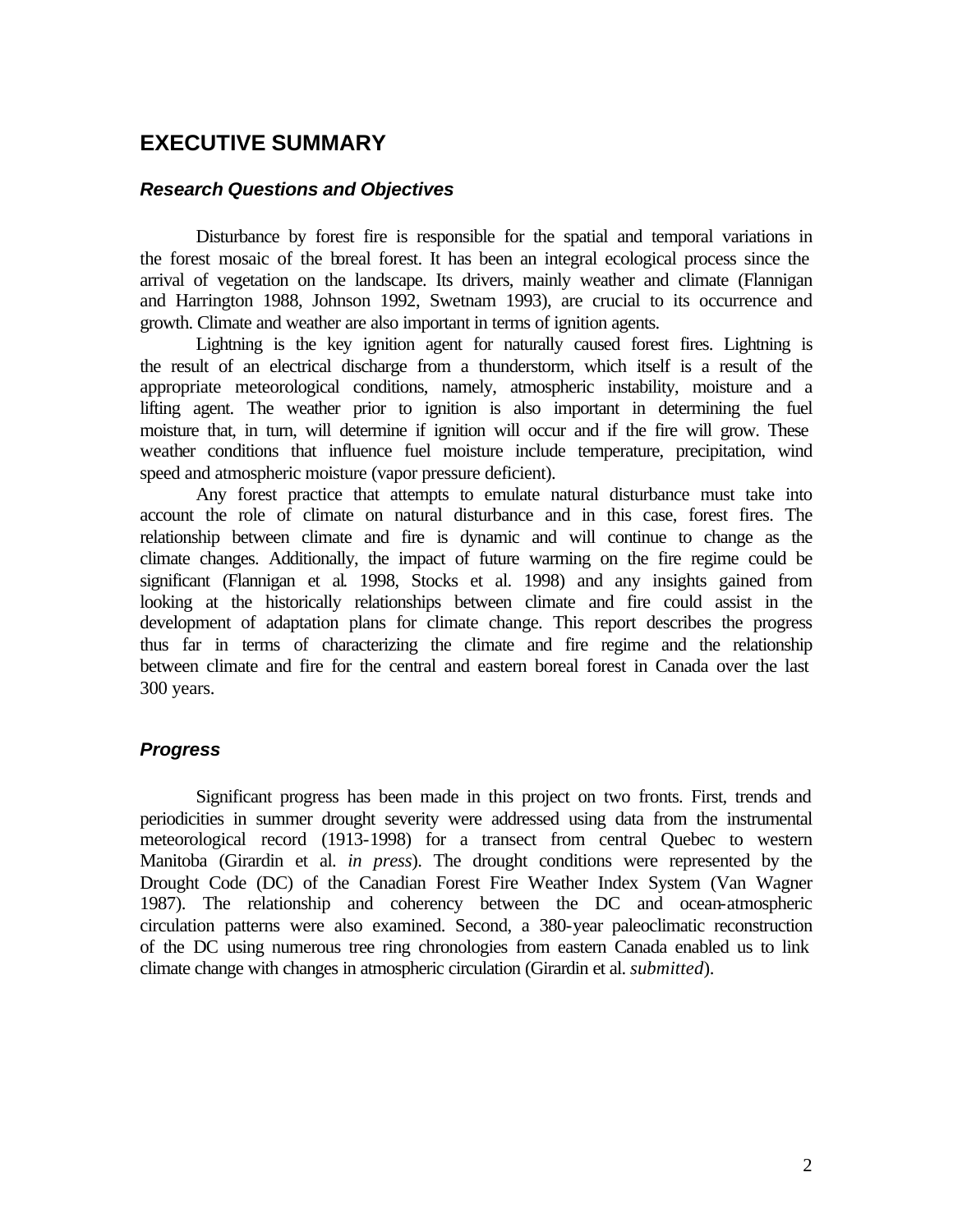### **Key Findings and Deliverables**

#### *1) Trends and periodicities in instrumental Canadian Drought Code monthly average indices, southern Canadian boreal forest*

This study summarises the construction of a network of monthly average DC using 62 meteorological stations distributed across the corridor extending central Quebec to western Manitoba, in the range of the southern Canadian boreal forest (Figure 1). These records were used for the construction of regional DC indices in six climatic regions. Linear trends fitted on the regional mean monthly averages revealed no major changes in summer drought severity during the period 1913-1998. A change in the frequency of extreme drought events was however seen in some regions.



Figure 1. Geographical locations of the 62 meteorological stations used in the DC network (grouped per climatic regions, A-F).

The use of DC in large spatial-scale climatology was also demonstrated. Composites and coherency analyses indicated that the North Atlantic Ocean and the North Pacific Ocean demonstrates the strongest relationships and coherency with the drought variance during the period 1950-1997 (Figure 2). The coherency with the North Pacific (mainly with the Pacific Decadal Oscillation, PDO) however occurs in a decadal scale and the DC data length limited the interpretation of the causal effect. Given that the PDO modulates in frequencies of 20-50-year per cycle, validation of the regional climate response to this pattern requires the use of long paleoclimatic records. This problematic is addressed in the second study.

#### *2) Drought in eastern Canada as related to atmospheric circulation for the last 300 years*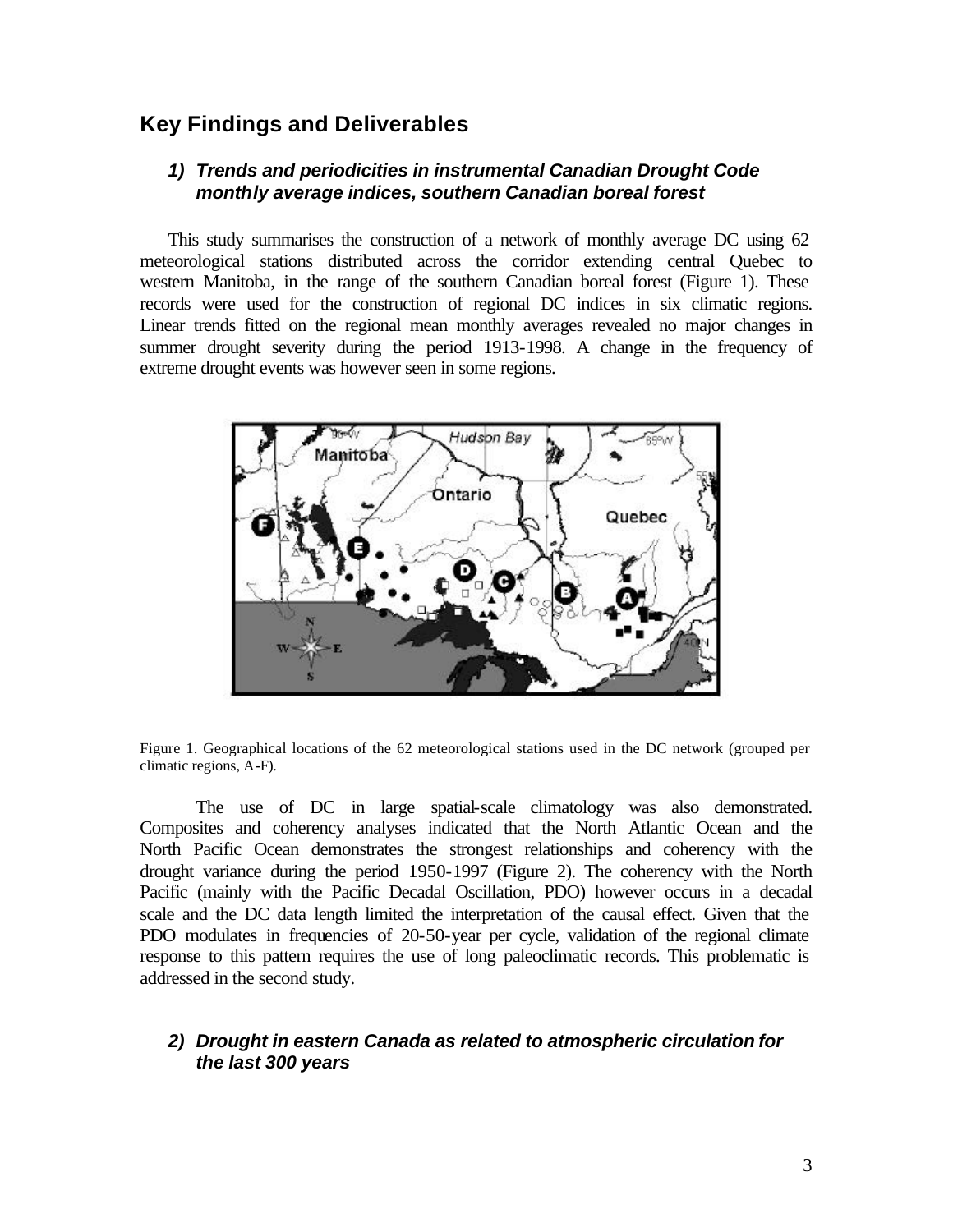Results from this study suggested that climate change in eastern Canada at about 1850 coincided with, in addition to a northward displacement of the jet stream, a shift toward less pronounced interdecadal climate variability in the Pacific climate system (Figure 3; D'Arrigo et al. 2001). This shift implies a decrease in the frequency of negative phase of PDO anomalies (episodes of cooler waters along the North Pacific coast and warmer ones in the interior Pacific; see Figure 2) during which many seasons of large area burned do occur. As recent changes in the Pacific climate may suggest a reversal of the PDO in 1998 toward cooler waters along the coast (Hare and Mantua 2000), upcoming studies should give further insights on the relationships between regional climate and this circulation pattern.



Figure 2. Reynolds reconstructed May-July Sea Surface Temperature (SST) composite mean (period 1950- 1997) (source: Kalnay et al. 1996). The map indicates that severe drought seasons across the eastern and central Canadian boreal forest occur in conjunction with water along the North Pacific coast cooler by  $0.6^{\circ}$ C and waters in the interior Pacific and North Atlantic oceans warmer by  $0.4^{\circ}$ C (refer to the colour scheme). Note the configuration of the North Pacific Ocean, which strongly resembles the Pacific Decadal Oscillation pattern (PDO). Years used in the analysis are the seven driest years minus the seven years of lowest drought conditions (refer to Girardin et al. *in press* for further details).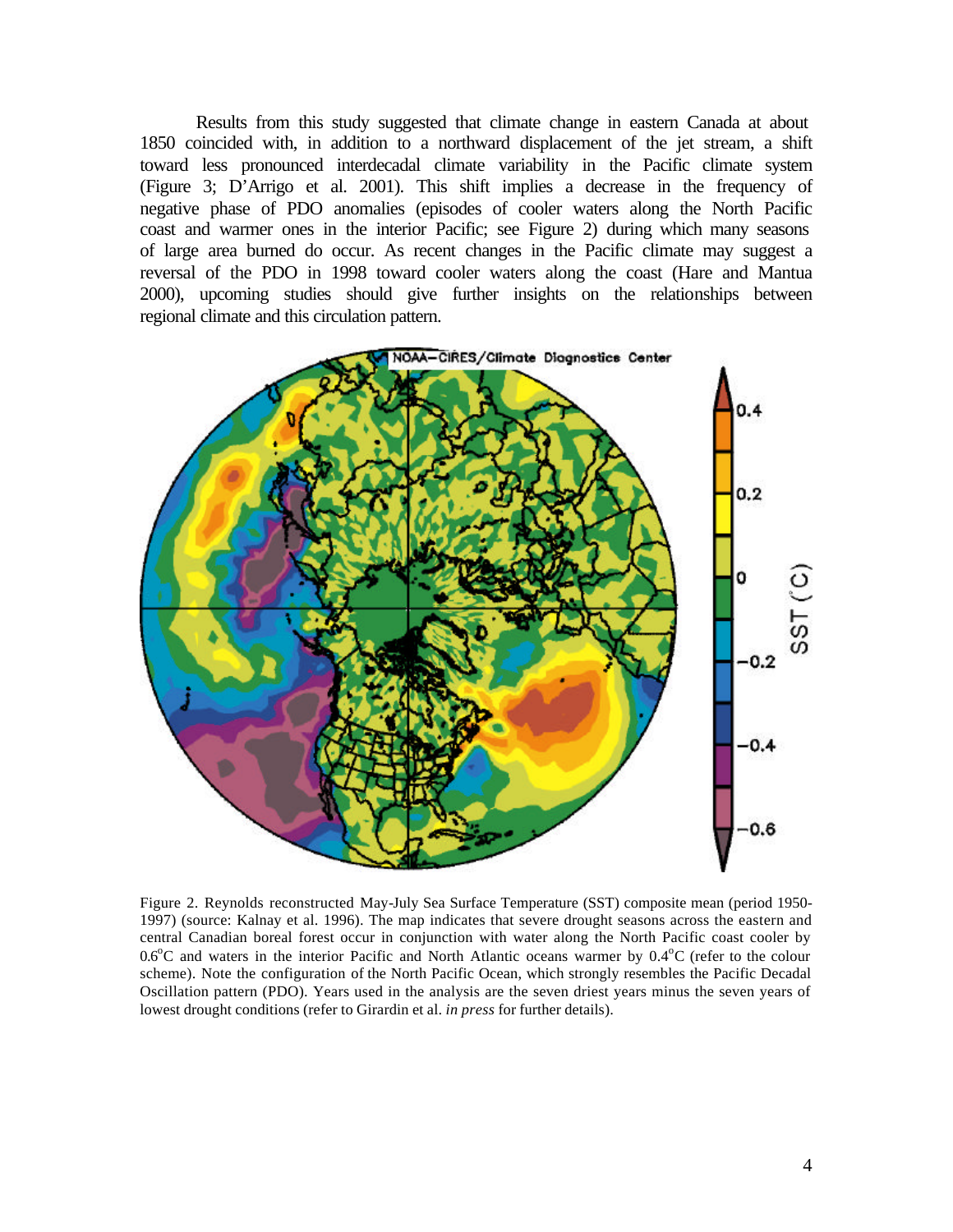

Figure 3. 380-year reconstruction of the Drought Code (DC; thin line) from the Abitibi Plains, eastern Canada (modified from Girardin et al. *submitted*). The 17-32-year waveform associated with the PDO is also shown (thick line). Note the coupling between the PDO waveform and the DC from around 1740 to 1850.

One concern highlighted by Girardin et al. (*in press*) and more particularly by Girardin et al. (*submitted*) is the instability of the relationship between atmospheric circulation and regional climate. These studies pointed out that climate in eastern Canada encountered at least two shifts in its main drivers over the past 250 years, one around 1850 (see Figure 2) and a second around 1960. Because the relationship between atmospheric circulation and regional climate did not meet the requirement of stationarity, the results cannot be directly applied to long term climate prediction. They may however be used to identify the important spatial variability structures for further study. In regards with short-term fire season predictions, further examination of the relationships between the patterns of climate variability and Canadian temperature, precipitation, and drought variability on a daily basis must be conducted. This mainly because fire occurrence is more dependent on short-term local weather (dry spells and wind events) than seasonal weather (Flannigan and Wotton 2001).

#### **Advancement of Knowledge in the Field**

The advances in these two studies are significant. In the study on multicentury drought variability in eastern Canada the results suggests that broad-scale atmospheric circulations are important in meteorological conditions like drought. Weather, and specifically drought, is related to fire (Flannigan and Harrington 1988) so it is likely that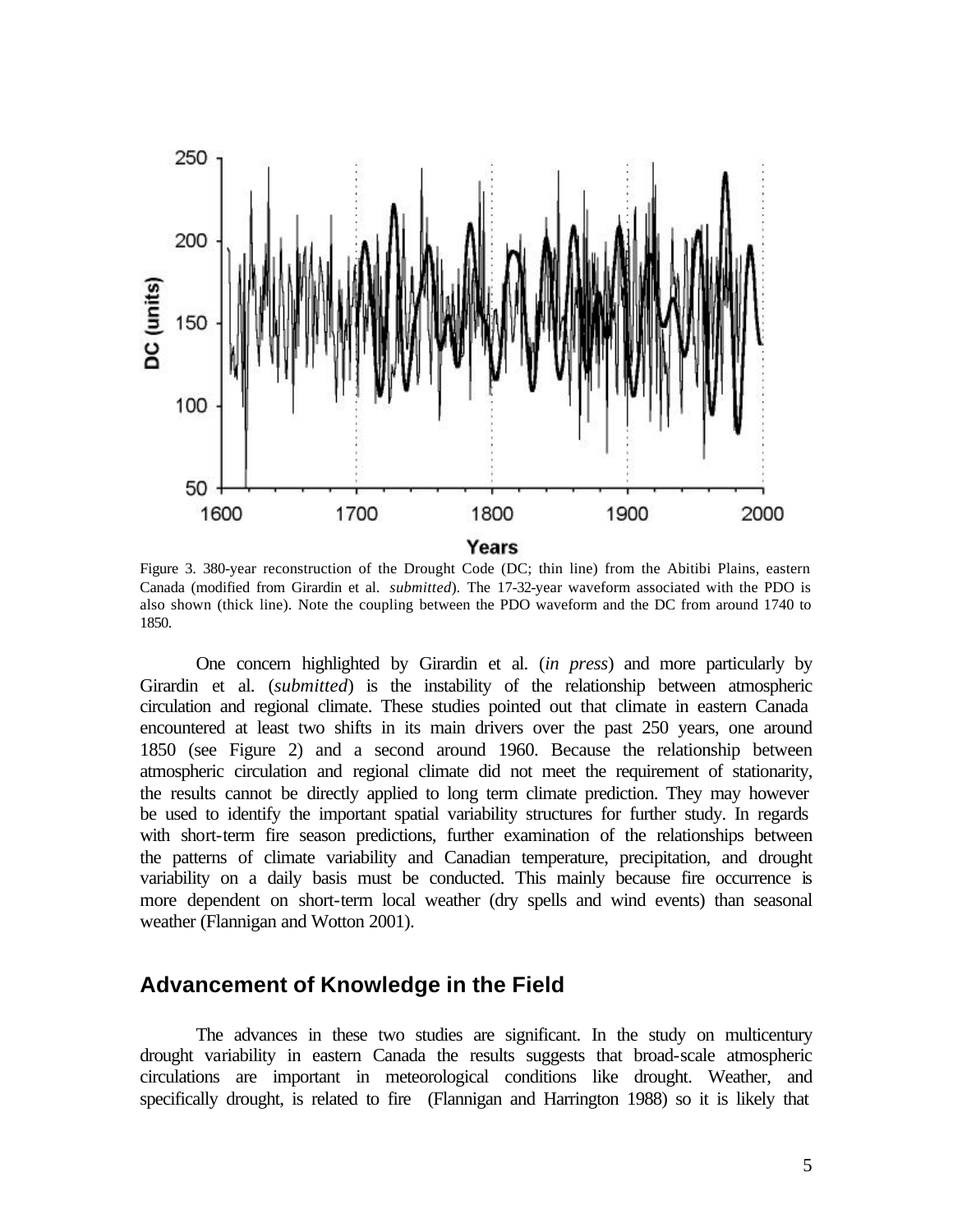these same atmospheric patterns will also influence forest fires and vegetation dynamics. The study using a transect from Quebec to Manitoba using instrumental records from 1913 to 1998 does show decadal scale cycles in the DC with respect to atmospheric circulations. Additionally, this work showed a good relationship between drought severity and area burned across this transect.

#### **Benefits**

These studies are providing insight on the underlying relationships between climate and fire. Also, these two studies are building blocks for the development of a dynamic vegetation, climate and disturbance model. The relationships between climate and drought as being explored in these two studies are fundamental for tree growth as well as disturbances like forest fires. Such a dynamic vegetation – climate – disturbance model could help describe the potential impacts of climate change and allow adaptation strategies to be explored.

# **Management/Policy Implications**

Incorporating forest fires and climate change into forest management is becoming a major concern. Some significant work on how to incorporate fire into forest management has already been undertaken (e.g., Bergeron et al. 2001) but there are still many aspects that bear further study. As mentioned previously, the results of this work can be used in the development of a dynamic climate – vegetation - disturbance model that can address impact, adaptation and policy changes in forest management.

#### **Opportunities and Problems**

Opportunities exist to apply this type of research over larger and/or different regions and over longer temporal scales (where available). The major obstacles are related to data. The instrumental record of weather data is relatively short for most of Canada and using proxy data like tree rings for longer time periods has caveats as well.

#### **Future follow-up or related research**

There are a number of follow-ups and related research items.

1) Using fire-climate relationships similar to those above will allow us to model future fire activity using simulations of future climate obtained from General Circulation Models and Regional Climate Models. Previously, future fire weather has been addressed (Flannigan et al. 2001) and more recently initial estimates of future area burned have been derived from this method (Flannigan et al. 2002). This type of work will allow us to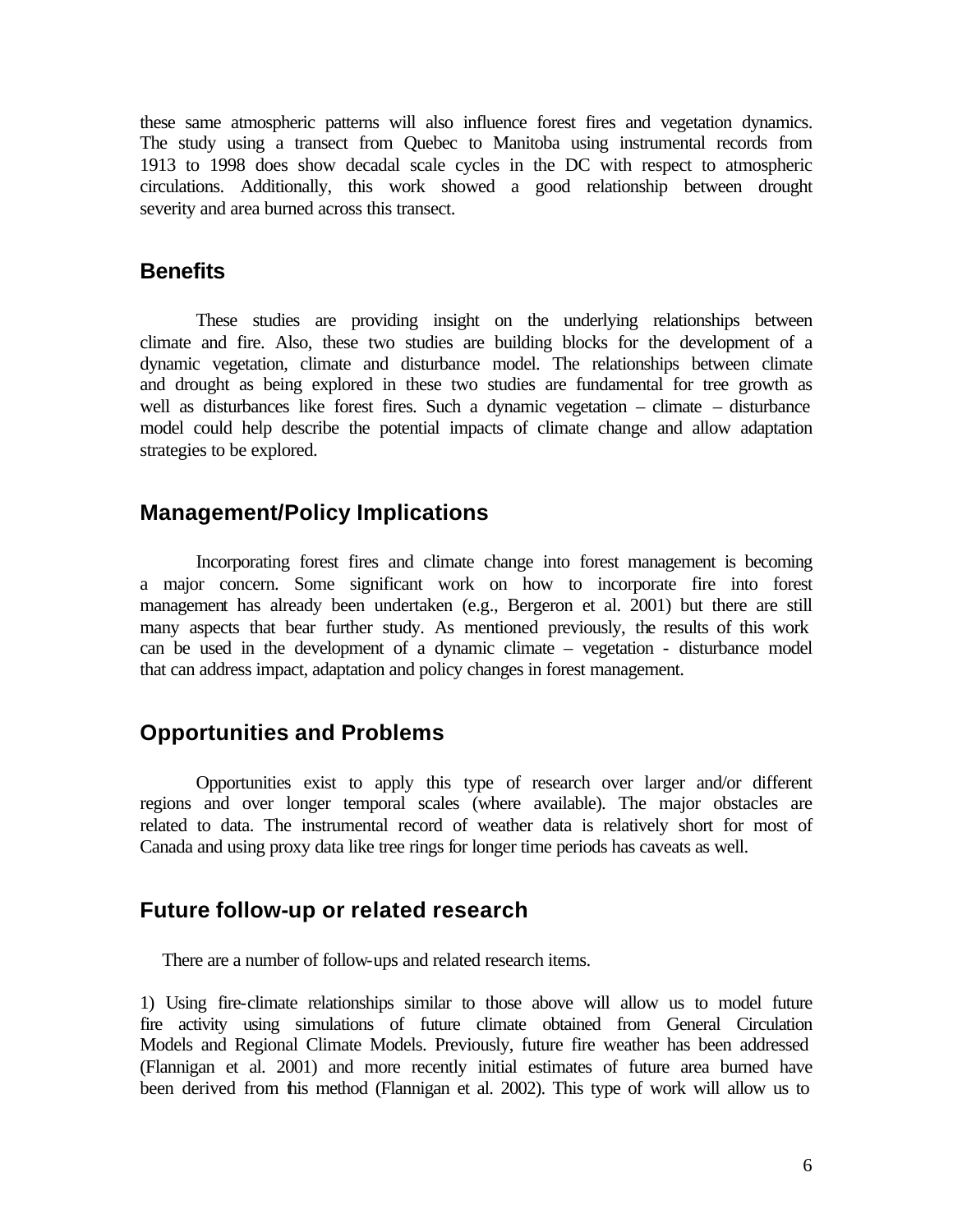estimate the impact of global climate change on the fire regime that may have a significant impact on the development of guidelines for a forest management approach based on natural disturbances.

2) Future efforts are required to address spatial and temporal scales to uncover the linkages between climate and fire in order to understand and predict the future changes in the fire regime and its influence on the diverse management scenarios. The fire regime is dynamic, as it is strongly linked with weather/climate that is always changing (Weber and Flannigan 1997; Flannigan and Wotton 2001) and any natural disturbance based management system has to take this dynamic nature into account. Additionally, this work lays the footing for studies to address interactions between disturbances like fire, forest insects, disease and windthrow.

3) In fire-dominated landscapes, a natural disturbance based management approach is possible only if current and future fire frequency allows for a substitution of fire by forest management. This question can be addressed by comparing current and future fire frequency to historical reconstruction of fire frequency from studies realised in the Canadian boreal forest. Current and simulated future fire frequencies using a 2 and 3xCO2 scenarios are for most sites lower than their historical fire frequency suggesting that forest management could be potentially used as a means to recreate pre-industrial landscapes that were mainly controlled by fire regimes. There are however important limitations to the current even age management. This work has commenced and a paper has been submitted to the journal Ambio.

# **References**

- Bergeron, Y., Gauthier, S., Kafka, V., Lefort, P. and Lesieur, D. 2001. Natural fire frequency for the eastern Canadian boreal forest: consequences for sustainable forestry. Can. J. For. Res. **31**: 384-391.
- D'Arrigo, R., Villalba, R., Wiles, G. 2001. Tree-ring estimates of Pacific decadal climate variability. Clim. Dyn. **18**: 219-224
- Flannigan, M.D., Bergeron, Y., Engelmark, O. and Wotton, B.M. 1998. Future wildfire in circumboreal forests in relation to global warming. J. Veg. Sci. **9**: 469-476.
- Flannigan, M.D., Campbell, I., Wotton, B.M., Carcaillet, C., Richard, P. and Bergeron, Y. 2001. Future fire in Canada's boreal forest: paleoecology results, and general circulation model - regional climate model simulations. Can. J. For. Res. **31**: 854- 864.
- Flannigan, M.D. and Harrington, J.B. 1988. A study of the relation of meteorological variables to monthly provincial area burned by wildfire in Canada 1953-80. J. Appl. Meteorol. **27**: 441-452.
- Flannigan, M.D., Logan, K.A., Stocks, B.J.. Wotton. B.M., Amiro, B.D. and Todd, J.B. 2002. Projections of future fire activity and area burned in Canada. in D.X. Viegas (ed.) Forest Fire Research & Wildland Fire Safety, Proceedings of the IV International Conference on Forest Fire Research/2002 Wildland Fire Safety